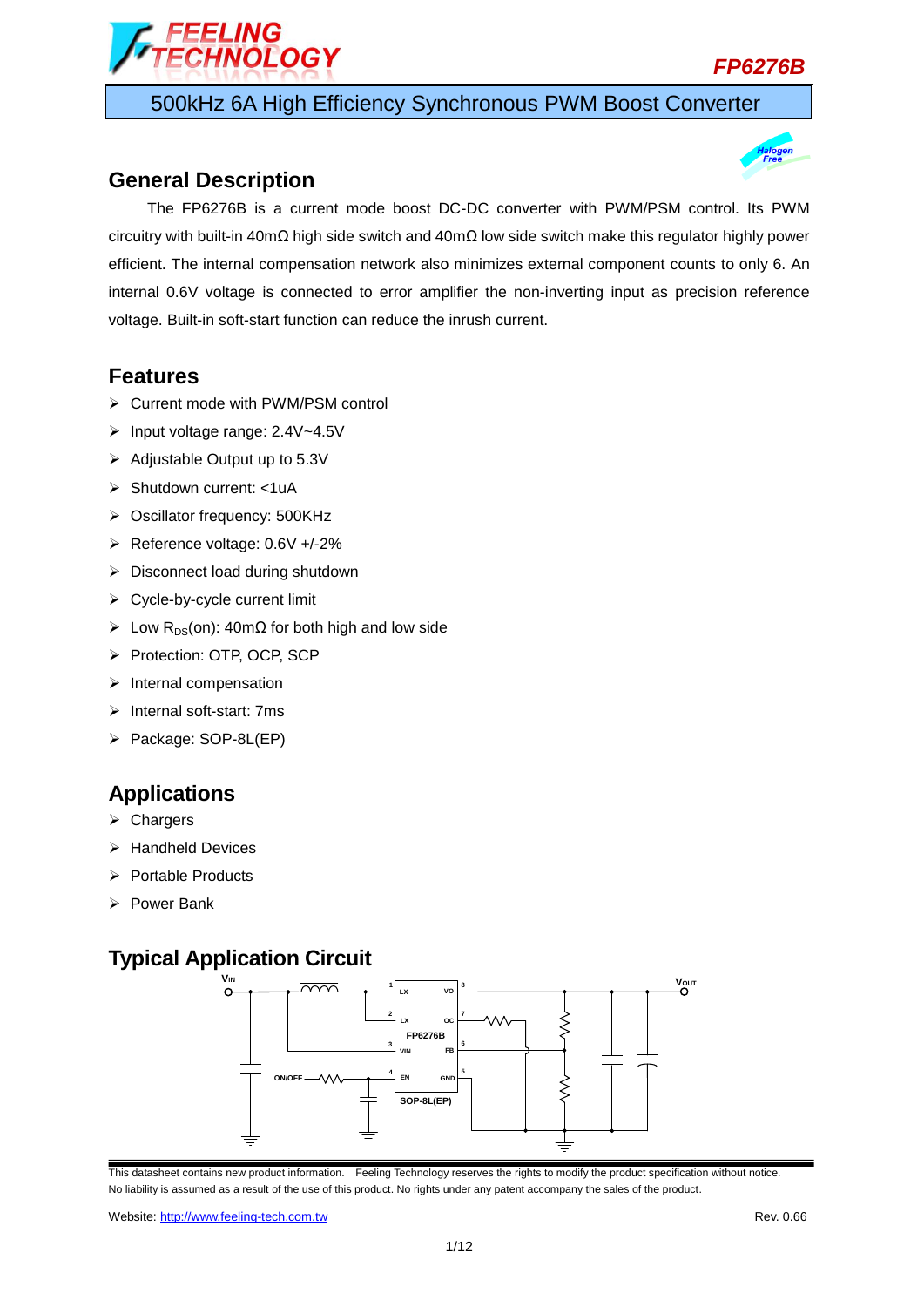

*FP6276B*

# **Function Block Diagram**



## **Pin Descriptions**

### **SOP-8L (EP)**





| <b>Name</b> | No. | 1/0 | <b>Description</b>                            |
|-------------|-----|-----|-----------------------------------------------|
| LX          | 1   |     | <b>Power Switch Output</b>                    |
| LX          | 2   |     | Power Switch Output                           |
| <b>VIN</b>  | 3   | P   | <b>IC Power Supply</b>                        |
| <b>FN</b>   | 4   | ı   | Enable Control (Active High)                  |
| GND         | 5   | P   | IC Ground                                     |
| FB          | 6   | ı   | Error Amplifier Inverting Input               |
| OC.         | 7   | ı   | Adjustable Current Limit (Floating Available) |
| VO          | 8   | O   | Output Voltage Pin                            |
| <b>PGND</b> | EP  | P   | IC Power Ground (Must connect to GND)         |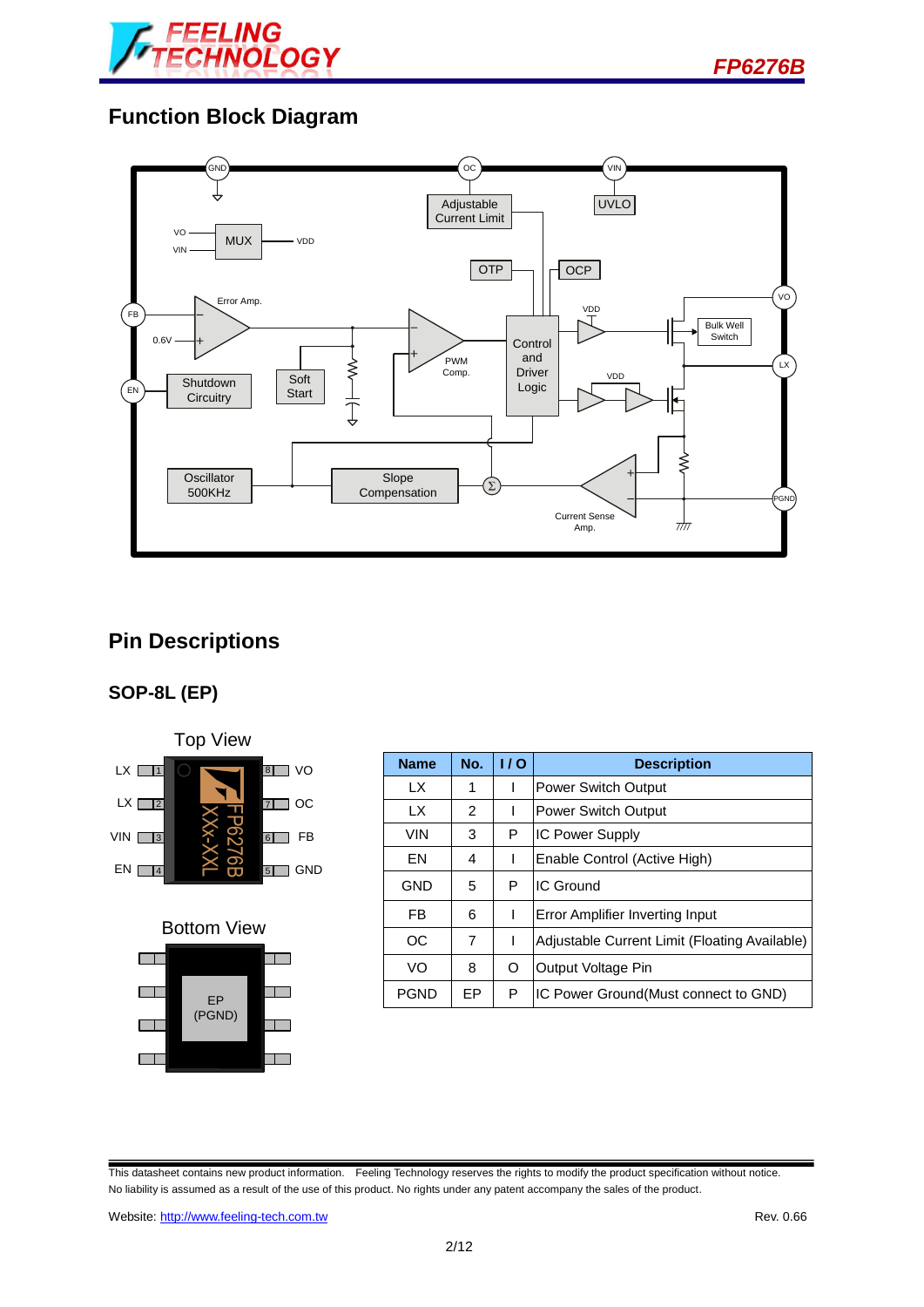



### **Marking Information**

#### **SOP-8L(EP)**



**Halogen Free**: Halogen free product indicator **Lot Number**: Wafer lot number's last two digits

For Example  $\rightarrow$  Lot : 123460  $\rightarrow$  XXx-60L

**Internal ID**: Internal Identification Code

**Per-Half Month**: Production period indicator in half month time unit

For Example :  $A \rightarrow$  First Half Month of January

- $B \rightarrow$  Second Half Month of January
- $C \rightarrow$  First Half Month of February
- $D \rightarrow$  Second Half Month of February

Year: Production year's last digit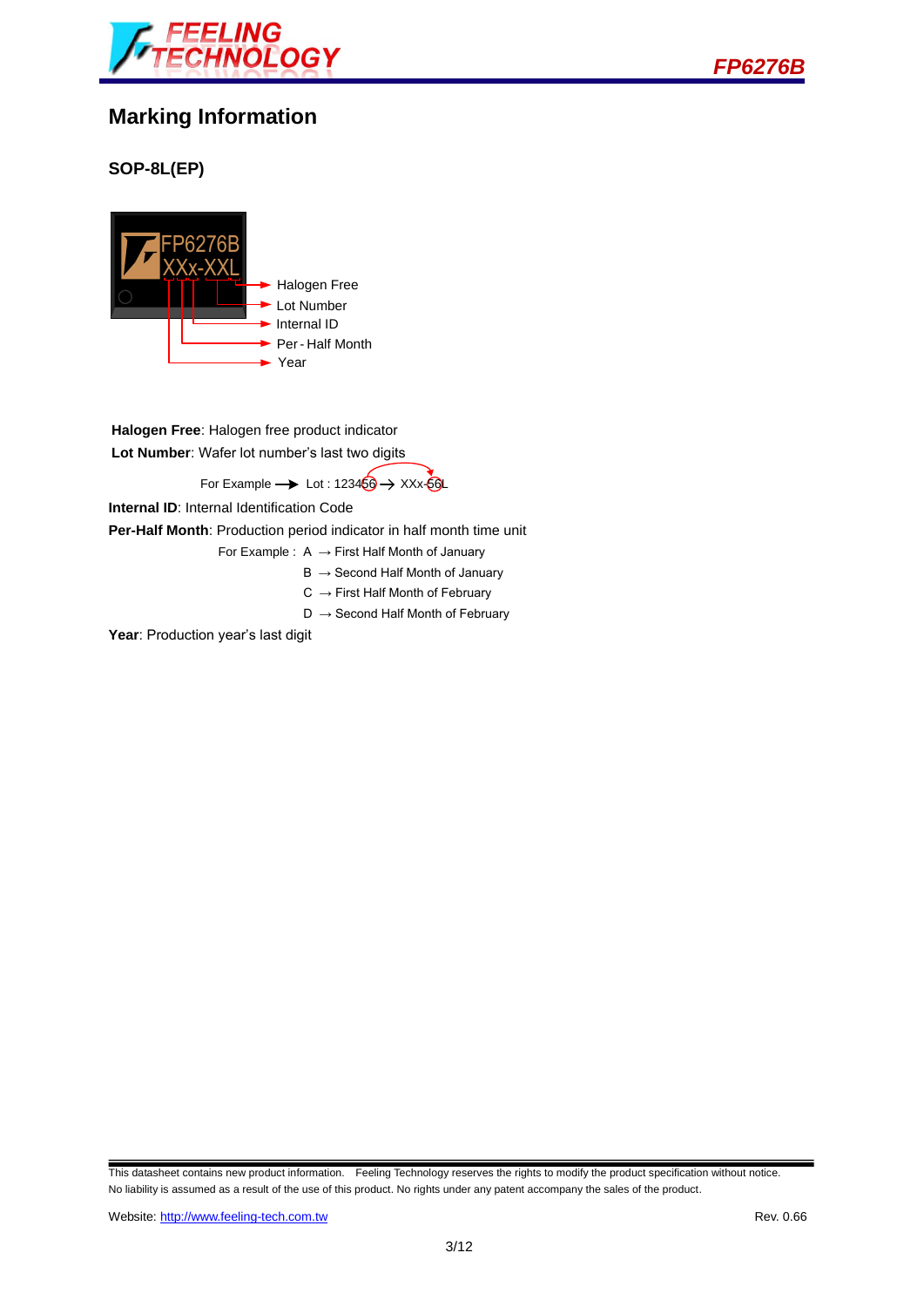

### **Ordering Information**

| <b>Part Number</b> | <b>Operating Temperature</b>      | Package    | <b>MOQ</b> | <b>Description</b> |
|--------------------|-----------------------------------|------------|------------|--------------------|
| FP6276BXR-G1       | $-40^{\circ}$ C ~ 85 $^{\circ}$ C | SOP-8L(EP) | 2500EA     | Tape & Reel        |

### **Absolute Maximum Ratings**

| <b>Parameter</b>             | <b>Symbol</b>      | <b>Conditions</b>   | Min.  | Typ. | Max.   | <b>Unit</b>     |
|------------------------------|--------------------|---------------------|-------|------|--------|-----------------|
| <b>Supply Voltage</b>        | V <sub>IN</sub>    |                     | 0     |      | 6      | V               |
| LX Voltage                   | $V_{LX}$           |                     | 0     |      | 6      | V               |
| EN, FB, OC, VO Voltage       |                    |                     | 0     |      | 6      |                 |
| Thermal Resistance (Note1)   | $\theta_{JA}$      | SOP-8L(EP)          |       |      | $+60$  | $\degree$ C / W |
| <b>Junction Temperature</b>  | TJ                 |                     |       |      | $+150$ | °C              |
| <b>Operating Temperature</b> | $T_{OP}$           |                     | $-40$ |      | $+85$  | °C              |
| Storage Temperature          | ${\sf T}_{\sf ST}$ |                     | $-65$ |      | $+150$ | °C              |
| Lead Temperature             |                    | (soldering, 10 sec) |       |      | $+260$ | °C              |

#### **Note1:**

 $\theta_{JA}$  is measured in the natural convection at  $T_A=25^{\circ}C$  on a low effective thermal conductivity test board of JEDEC 51-3 thermal measurement standard.



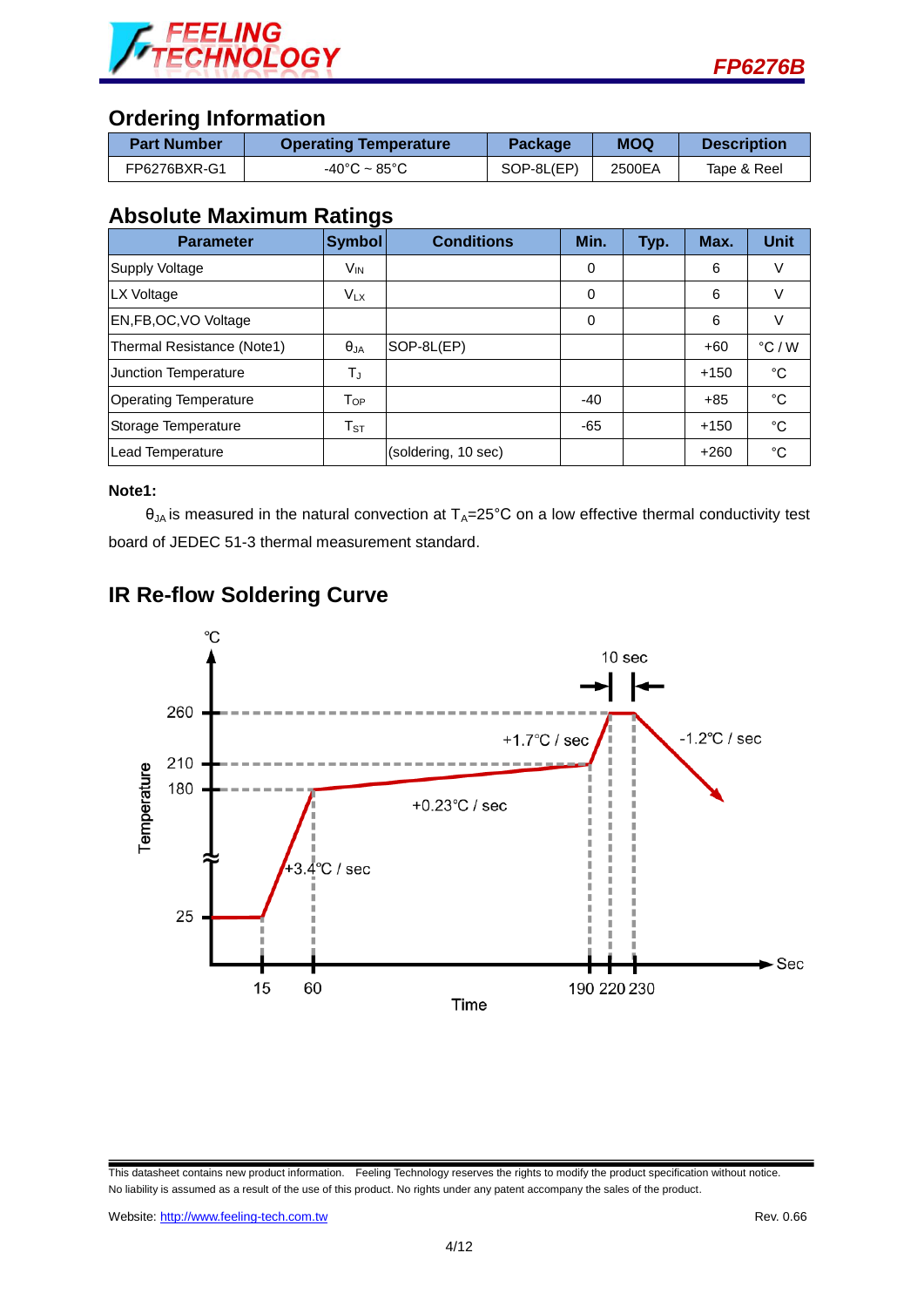



# **Recommended Operating Conditions**

| <b>Parameter</b>            | <b>Symbol</b> | <b>Conditions</b>   | Min. | Typ. | Max. | Unit   |
|-----------------------------|---------------|---------------------|------|------|------|--------|
| Supply Voltage              | Vın           |                     | 2.4  |      | 4.5  |        |
| Operating Temperature Range |               | Ambient Temperature | -40  |      | +85  | $\sim$ |

## **DC Electrical Characteristics** (V<sub>IN</sub>=3.3V, T<sub>A</sub>=25°C, unless otherwise specified)

| <b>Parameter</b>                      | <b>Symbol</b>    | <b>Conditions</b>                                              | Min.  | Typ.           | Max.  | <b>Unit</b>     |
|---------------------------------------|------------------|----------------------------------------------------------------|-------|----------------|-------|-----------------|
| Input Voltage                         | V <sub>IN</sub>  |                                                                | 2.4   |                | 4.5   | V               |
| Under Voltage Lockout                 | VUVLO            |                                                                |       | 2.1            |       | $\vee$          |
| <b>UVLO Hysteresis</b>                |                  |                                                                |       | 0.1            |       | $\vee$          |
| <b>Quiescent Current</b>              | $_{\text{Lcc}}$  | $V_{FB} = 0.65V$ , No switching                                |       | 280            |       | μA              |
| Average Supply Current                | $I_{\rm CC}$     | V <sub>FB</sub> =0.55V, Switching                              |       | 3.6            |       | mA              |
| <b>Shutdown Current</b>               | $_{\rm lcc}$     | $V_{EN} = GND$                                                 |       | 0.1            |       | μA              |
| Linear Charge Current                 | <b>I</b> CHARGE  | VOUT <vin< td=""><td>3</td><td></td><td></td><td>A</td></vin<> | 3     |                |       | A               |
| <b>Operation Frequency</b>            | $f_{\rm{OSC}}$   | $V_{FB} = 0.55V$                                               |       | 500            |       | kH <sub>Z</sub> |
| Maximum Duty Ratio                    | %                |                                                                |       | 90             |       | %               |
| Feedback Voltage                      | $V_{REF}$        | $V_{IN} = 4.5V$                                                | 0.588 | 0.6            | 0.612 | V               |
| Enable Voltage                        | $V_{EN}$         |                                                                | 0.96  |                |       | $\vee$          |
| Shutdown Voltage                      | V <sub>EN</sub>  |                                                                |       |                | 0.6   | V               |
| Soft-Start Time                       | $t_{SS}$         | $V_{IN} = 4.5V$                                                |       | $\overline{7}$ |       | ms              |
| High Side Switch R <sub>DS</sub> (ON) | RON-PMOS         |                                                                |       | 40             |       | $m\Omega$       |
| Low Side Switch R <sub>DS</sub> (ON)  | RON-NMOS         |                                                                |       | 40             |       | $m\Omega$       |
| Internal Switch Current Limit         | $I_{OCP}$        |                                                                |       | 6              |       | A               |
| <b>Thermal Shutdown Threshold</b>     | T <sub>OTP</sub> |                                                                |       | 150            |       | °C              |
| Thermal Shutdown Hysteresis           |                  |                                                                |       | 30             |       | °C              |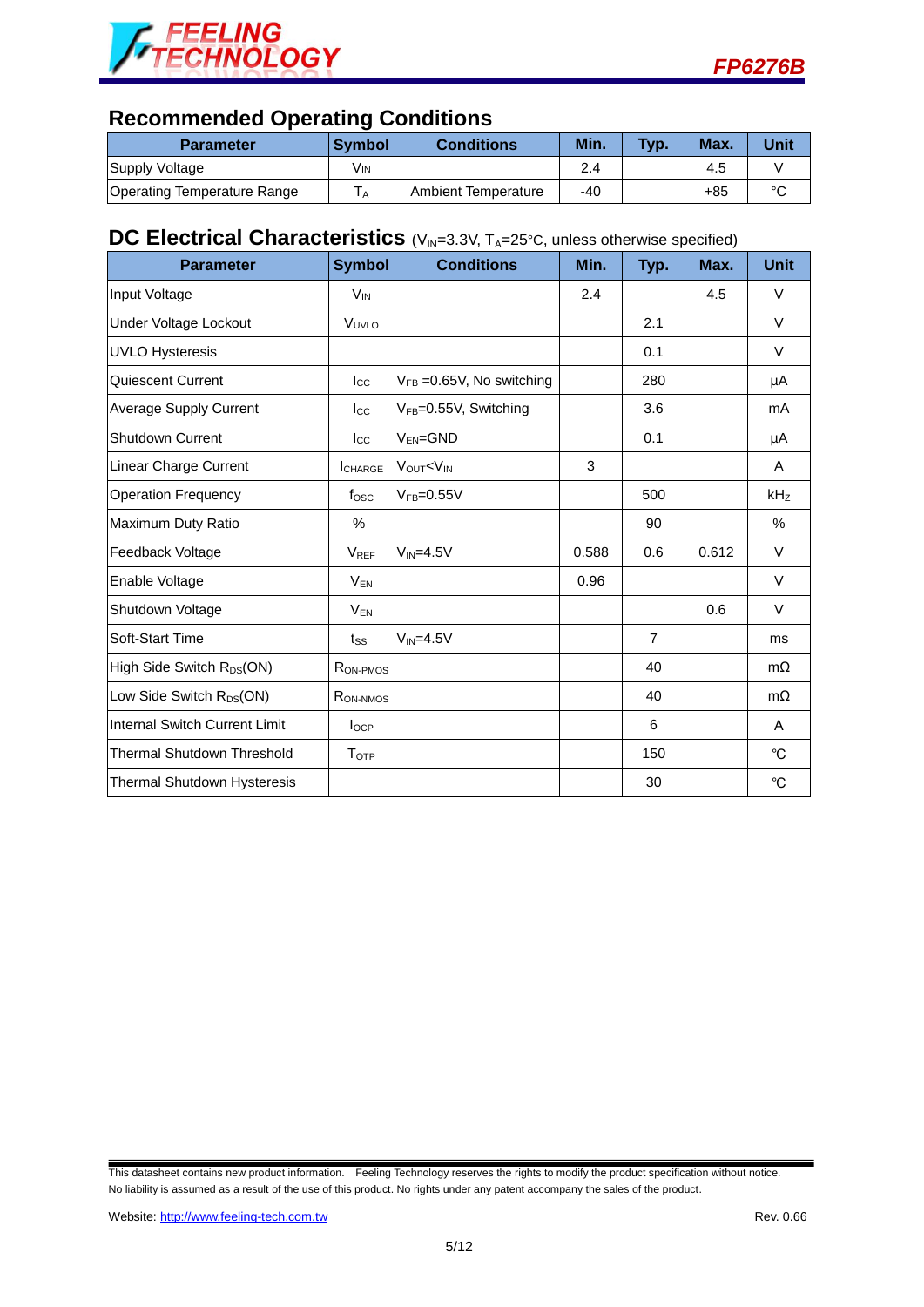

# **Typical Operating Characteristics**

 $(V_{CC}=3V,Vout=5V$ , lout=2.1A,  $T_A=25^\circ\text{C}$ , unless otherwise specified)

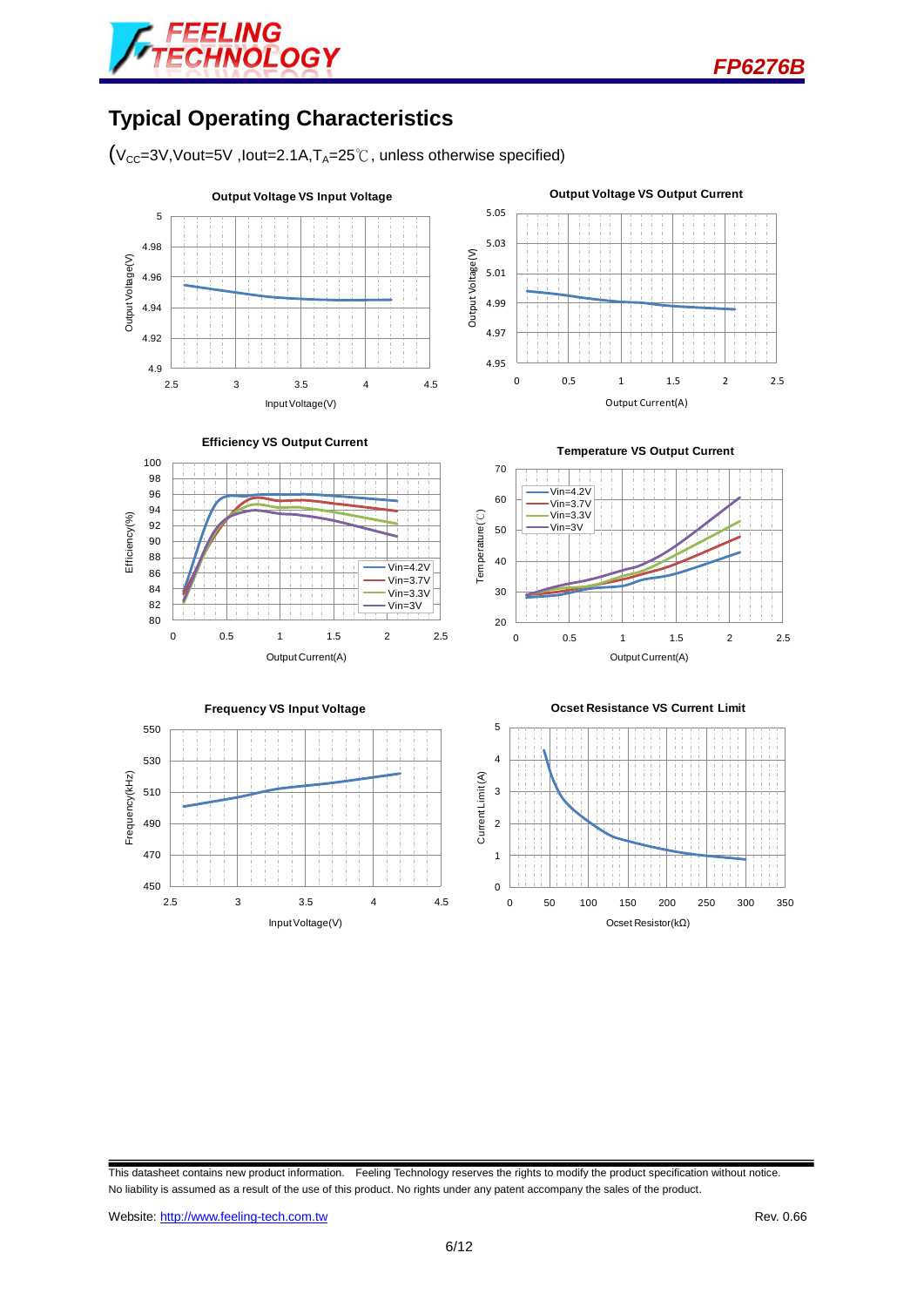











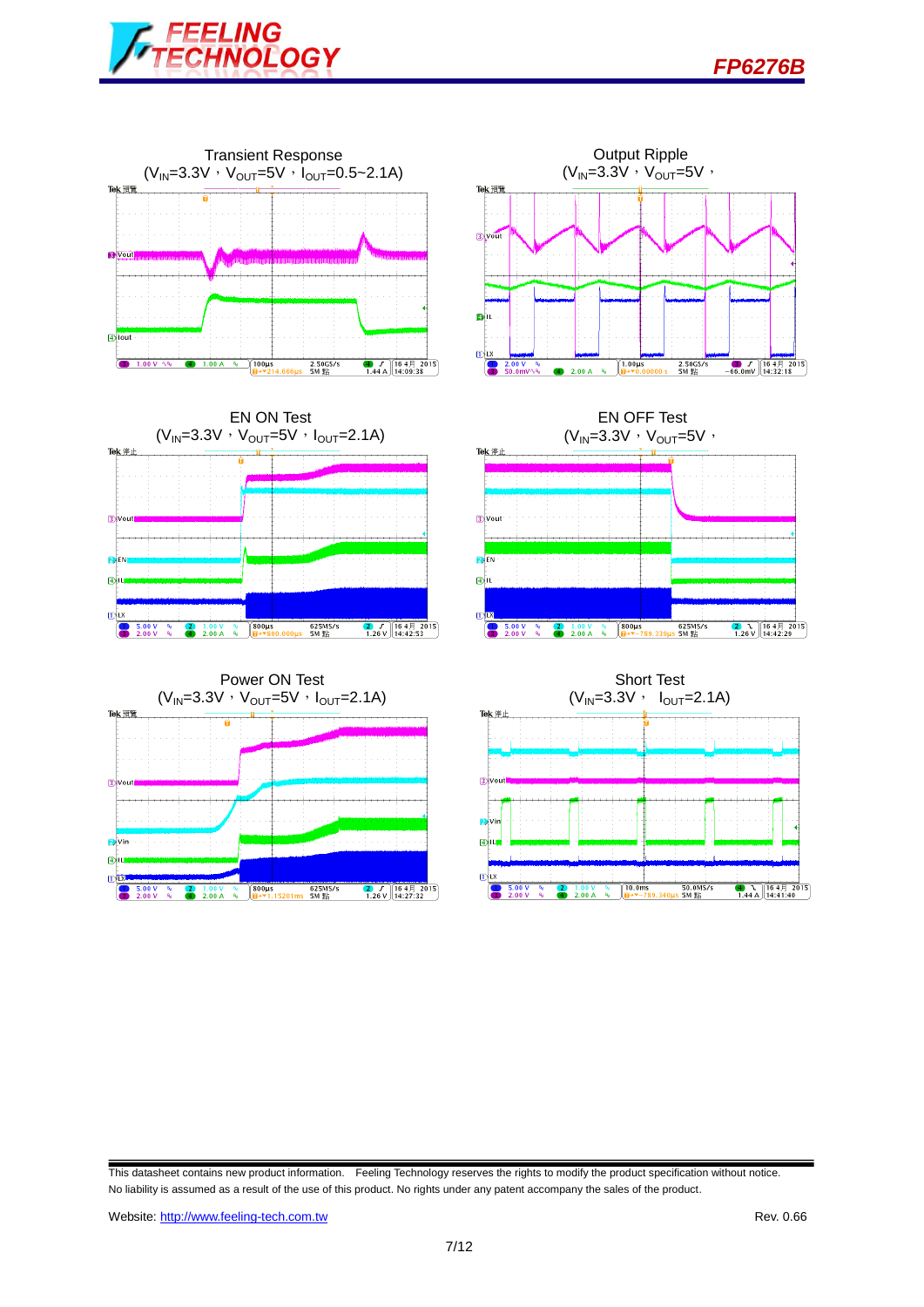

## **Function Description**

#### **Operation**

The FP6276B is a current mode synchronous boost converter. The constant switching frequency is 500 kHz and operates with pulse width modulation (PWM). Build-in 40mΩ high side switch and 40mΩ low side switch provides a high efficient conversion.

#### **Soft Start Function**

Soft start circuitry is integrated into FP6276B to avoid inrush current during power on. After the IC is enabled, the output of error amplifier is clamped by the internal soft-start function, which causes PWM pulse width increasing slowly and thus reducing input surge current.

#### **Current Limit Program (OCP)**

A resistor between OC and GND pin programs peak switch current. The resistor value should be between 37.5k and 300k. The current limit can be set from 5 A to 0.8A. Keep traces at this pin as short as possible. Do not put capacitance at this pin. Set the over current trip point according to the following equation:

 $I_{OCP} = \frac{180000}{R3} + 0.2$ 

#### **Over Temperature Protection (OTP)**

FP6276B will turn off the power MOSFET automatically when the internal junction temperature is higher than 150°C. The power MOSFET wake up when the junction temperature drops 30°C under the OTP threshold temperature.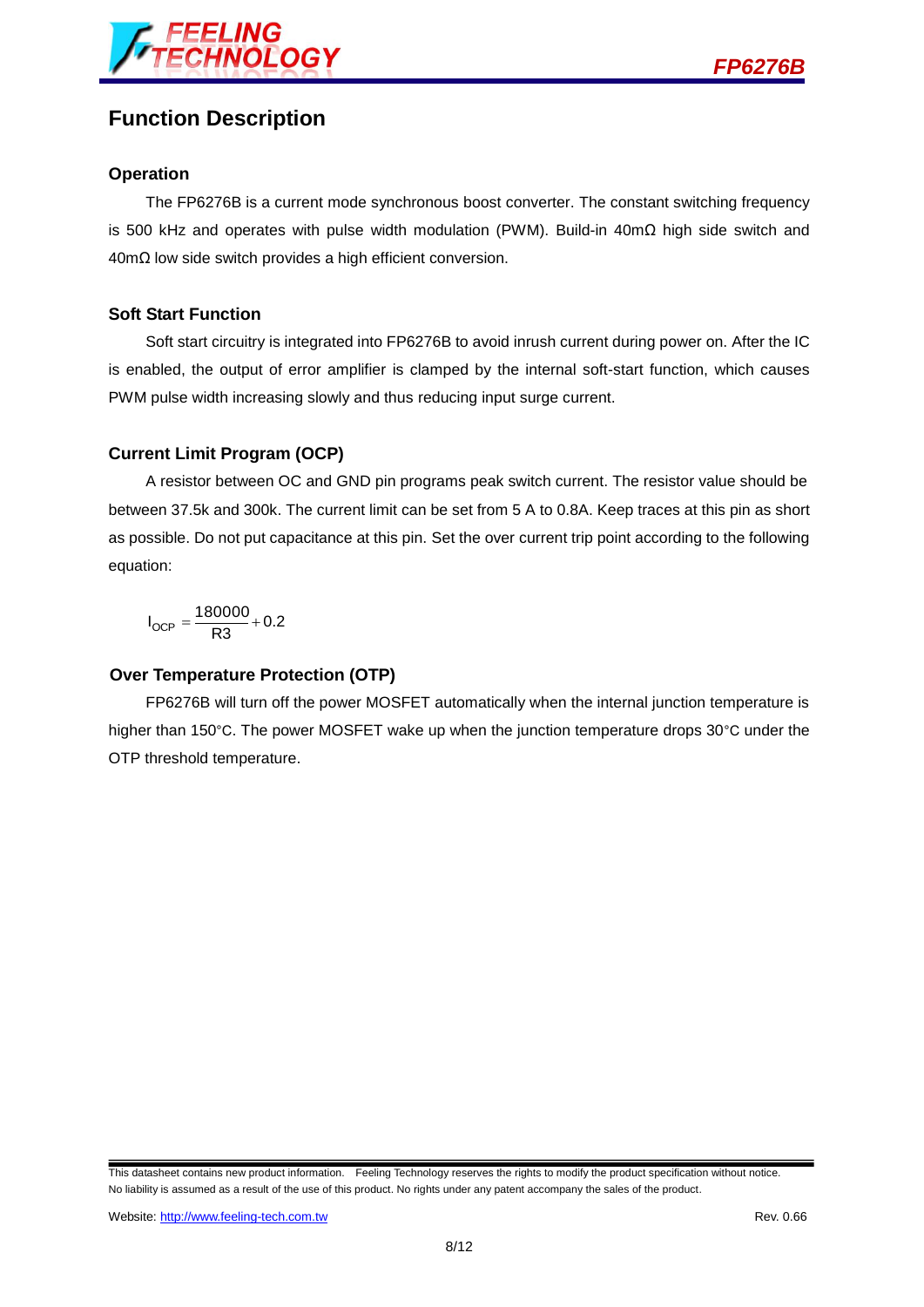

# **Application Information**

#### **Inductor Selection**

Inductance value is decided based on different condition. 1.5uH to 4.7µH inductor value is recommended for general application circuit. There are three important inductor specifications, DC resistance, saturation current and core loss. Low DC resistance has better power efficiency. Also, avoid inductor saturation which will cause circuit system unstable and lower core loss at 500KHz.

#### **Capacitor Selection**

The output capacitor is required to maintain the VO DC voltage. Low ESR capacitors are preferred to reduce the output voltage ripple. Ceramic capacitor of X5R and X7R are recommended, which have low equivalent series resistance (ESR) and wider operation temperature range.

#### **Output Voltage Programming**

The output voltage is set by a resistive voltage divider from the output voltage to FB. The output voltage is:

$$
V_{OUT} = 0.6V \left(1 + \frac{R1}{R2}\right)
$$

#### **Layout Considerations**

- 1. The power traces, consisting of the GND trace, the LX trace and the  $V_{\text{IN}}$  trace should be kept short, direct and wide.
- 2. Layout LX switching node wide and short trace to reduce EMI.
- 3. Place C1 near VIN pin as closely as possible to maintain input voltage steady and filter out the pulsing input current.
- 4. The resistive divider R1 and R2 must be connected to FB pin directly and as closely as possible.
- 5. FB is a sensitive node. Please keep it away from switching node LX.
- 6. The GND of the IC, C1, C3 and C4 should be connected close together directly to a power ground plane.

This datasheet contains new product information. Feeling Technology reserves the rights to modify the product specification without notice. No liability is assumed as a result of the use of this product. No rights under any patent accompany the sales of the product.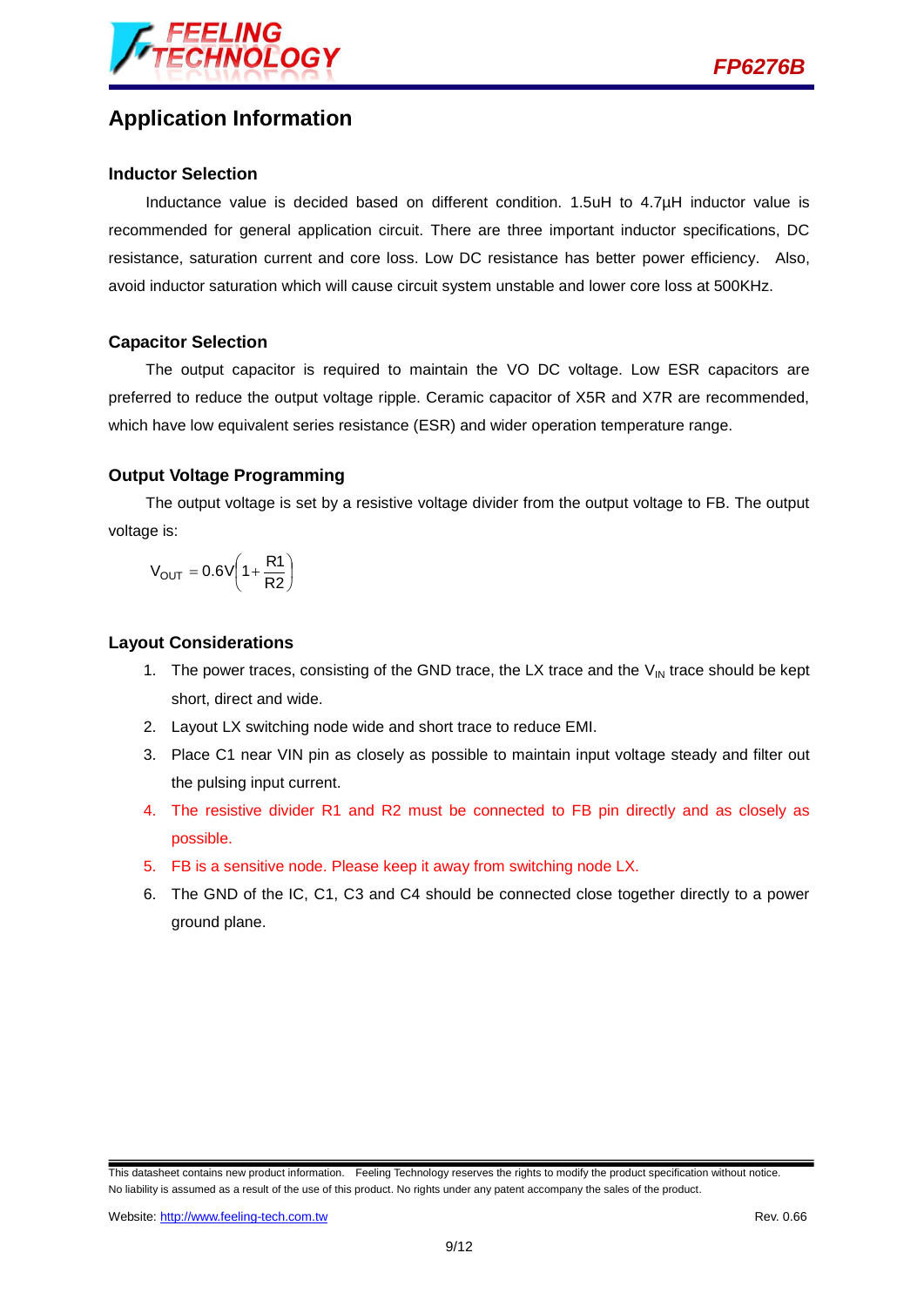



Suggested Layout

This datasheet contains new product information. Feeling Technology reserves the rights to modify the product specification without notice. No liability is assumed as a result of the use of this product. No rights under any patent accompany the sales of the product.

*FP6276B*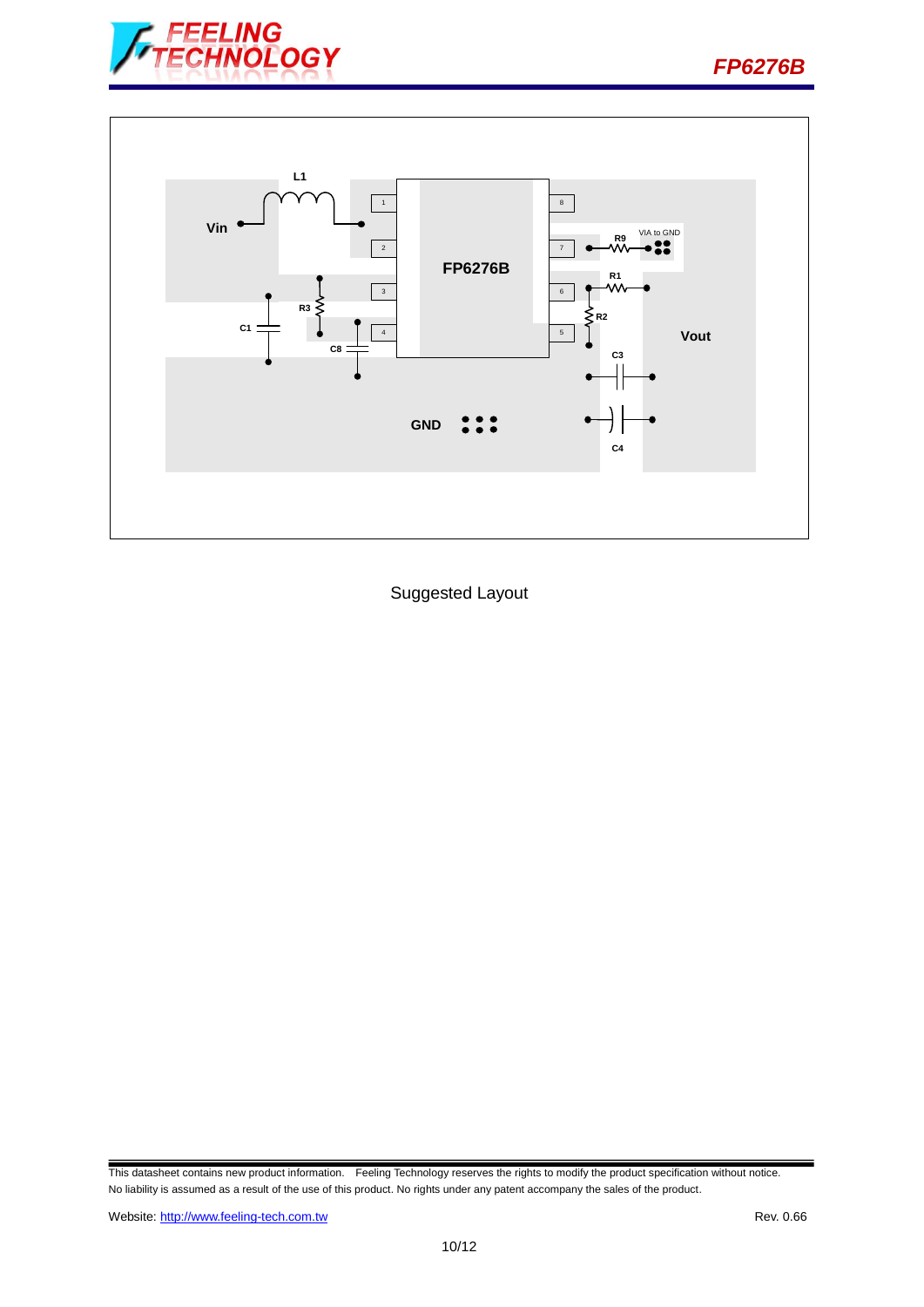

# **Typical Application**



#### **Note:**

- 1. Use ceramic capacitor of X5R or X7R for C1 and C2.
- 2. R4 and C5 are added for reducing EMI (Electromagnetic Interference).
- 3. EN voltage must be less than or equal to VIN voltage.